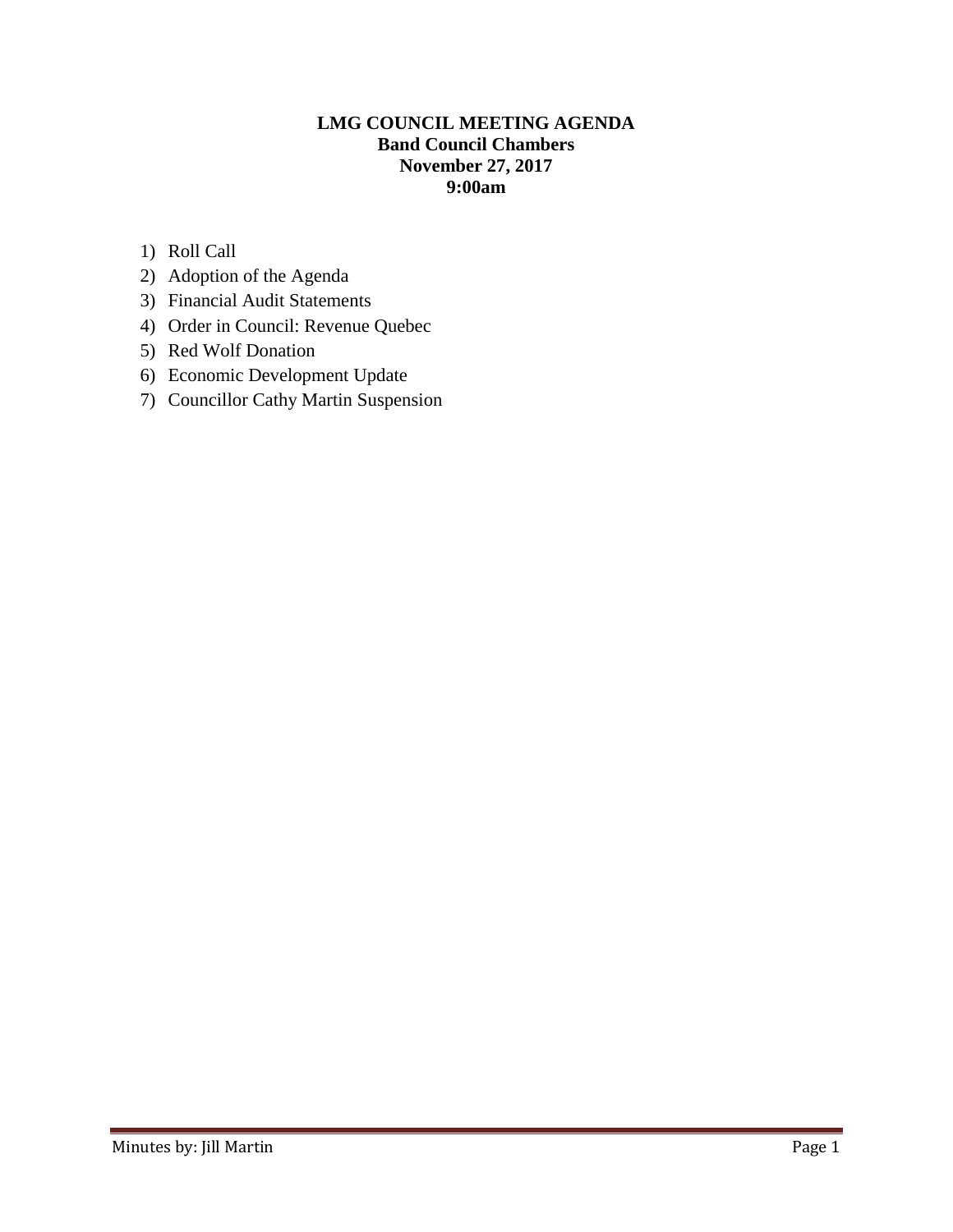### **1. Roll Call**

### **LMG COUNCIL ATTENDEES:**

Chief Darcy Gray Councillor Sky Metallic (9:37am) Councillor Calvin Barnaby (left @ 10:30am) Councillor Lorna Sook Councillor Lloyd Alcon Councillor Annette Barnaby (Phone, left 9:47am) Councillor John Murvin Vicaire Councillor Chris Wysote (left @ 10:30am) Councillor Sheila Swasson

#### **Absent:**

Councillor Cathy Martin Councillor Wendell Metallic (Hospital) Councillor Kevin Methot (Medical) Councillor Gordon Isaac Jr (Inspectors)

### **2. Adoption of the Agenda**

A motion was made to accept the agenda.

Moved: Councillor Lorna Sook Second: Councillor Annette Barnaby Passed

### **3. Financial Audit Statement**

The March 31, 2017 Financial Audit Statement was presented to Council by Allen & Paquet, and former Director of Finance. The Financial Audit Statements were approved with amendments.

Moved: Councillor Lorna Sook Second: Councillor Lloyd Alcon Passed